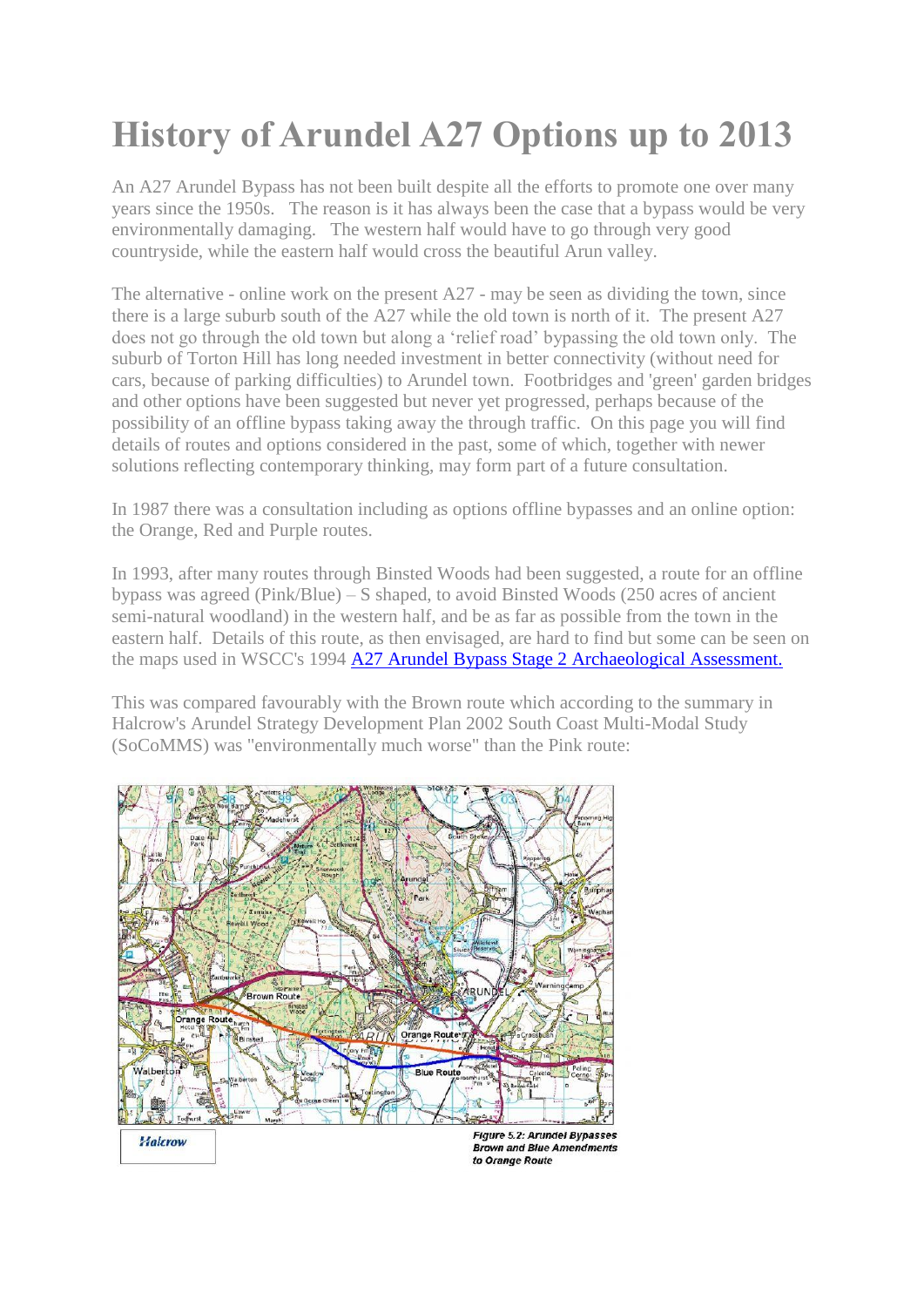The Pink route was also compared favourably with the Green routes in government studies, several reasons for this being cited in the SoCoMMS report, the first among which was the more severe impact of any of the Green routes "on the landform and landscape quality of the area":



The western, Pink half of the Pink/Blue route crossed Tortington Common, a 180-acre woodland adjacent to Binsted Woods and seen as less valuable because much of it although formerly broadleaved ancient woodland had been replanted with pines. Pink/Blue was made the Preferred Route and has been in the Local Plan since then. Here is a plan of that route made for ABNC [\(CLICK HERE](http://arundelneighbourhood.com/uploads/files/a27_plans_option_a_lowres.pdf) for a higher res version):